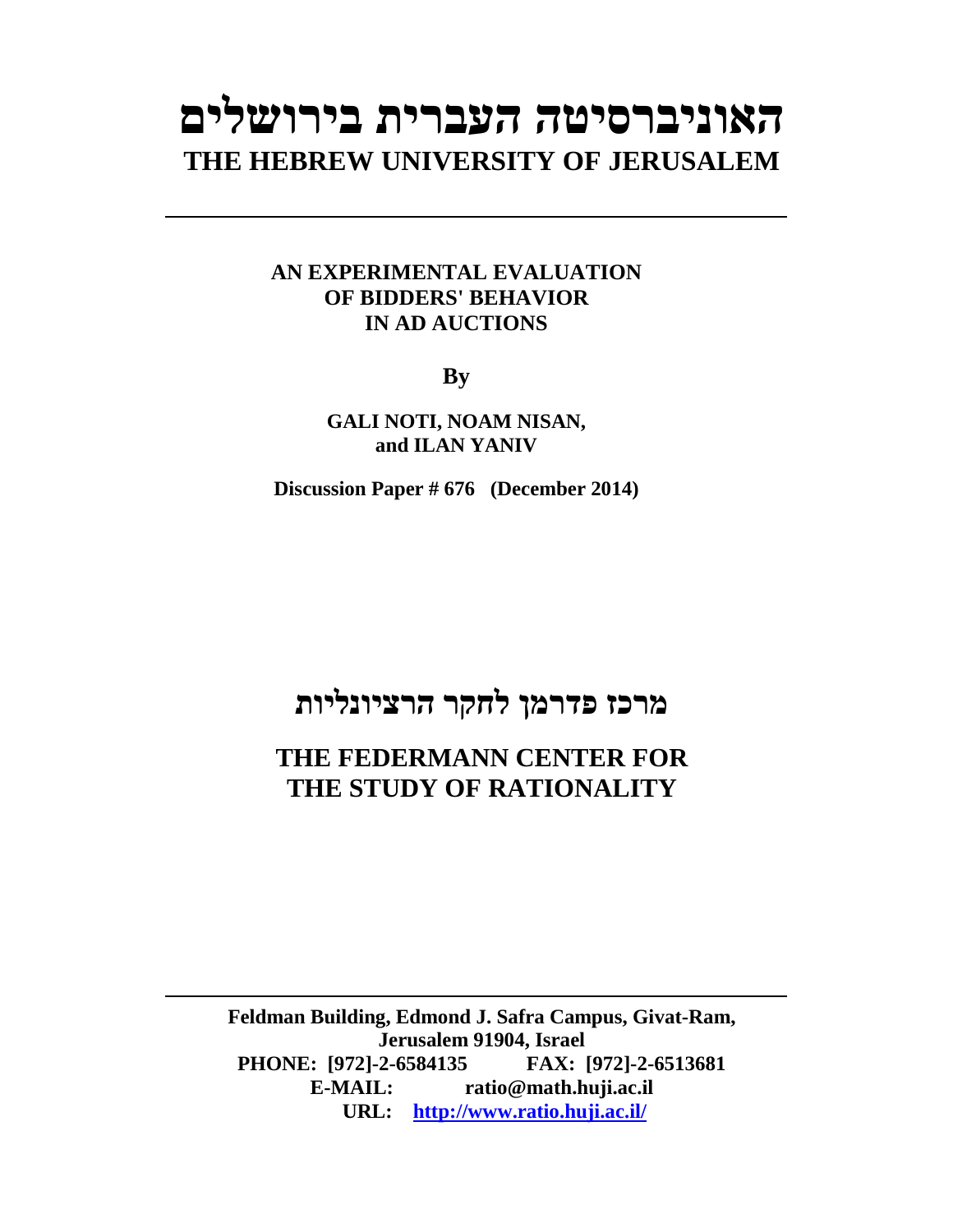## **An Experimental Evaluation of Bidders' Behavior in Ad Auctions**

–<br>galinoti@gmail.com<br>galinoti@gmail.com

Noam Nisan  $H\triangledown\Diamond$ noam@cs.huji.ac.il

Ilan Yaniv  $n\pm\infty$ ilan.yaniv@huji.ac.il

-The Federmann Center for the Study of Rationality †School of Computer Science and Engineering ‡Department of Psychology  $\nabla$ Hebrew University of Jerusalem, Israel ✸Microsoft Research

ABSTRACT

We performed controlled experiments of human participants in a continuous sequence of ad auctions, similar to those used by Internet companies. The goal of the research was to understand users' strategies in making bids. We studied the behavior under two auction types: (1) the Generalized Second-Price (GSP) auction and (2) the Vickrey–Clarke– Groves (VCG) payment rule, and manipulated also the participants' knowledge conditions: (1) explicitly given valuations and (2) payoff information from which valuations could be deduced. We found several interesting behaviors, among them are:

- No convergence to equilibrium was detected; moreover the frequency with which participants modified their bids increased with time.
- We can detect explicit "better-response"behavior rather than just mixed bidding.
- While bidders in GSP auctions do strategically shade their bids, they tend to bid higher than theoretically predicted by the standard VCG-like equilibrium of GSP.
- Bidders who are not explicitly given their valuations but can only deduce them from their gains behave a little less "precisely" than those with such explicit knowledge, but mostly during an initial learning phase.
- VCG and GSP yield approximately the same (high) social welfare, but GSP tends to give higher revenue.

## Categories and Subject Descriptors

K.4.4 [Computers and Society]: Electronic Commerce

## Keywords

Advertising Auctions; Experimental Economics

## 1. INTRODUCTION

#### 1.1 Background

Ad auctions generate billions of dollars of revenue for Internet giants such as Google, Microsoft, or Yahoo and indeed are famously the "killer application" of algorithmic mechanism design. The most common format of these ad auctions (to date) sells a sequence of "ad positions" on a web page viewed by some user, where the different positions have different Click-Through Rates (CTR), i.e., likelihoods of being followed by the user. This format is usually used for advertising on search-results web pages, and is also referred to as "sponsored-search auctions" or "keyword auctions." Advertisers place bids (for combinations of keywords and user population) "per click" and the highest bidder – after adjustment for ad quality – gets the best position, the second highest gets the second-best position, and so on. Such auctions were first studied in [11, 3] and have since received much attention.

Simplifying slightly (see fuller descriptions, e.g., in [8]), the most often used pricing rule, the Generalized Second-Price (GSP) auction, charges each advertiser the price (per click) offered by the bidder following him in the ranking of bidders (again, after adjusting for ad quality), i.e., the minimum price needed to keep the position that he won. This is different both from first-price auctions that charge the bid itself and from the more complex Vickrey–Clarke–Groves (VCG) payment rule that charges according to the marginal gains from getting better positions and theoretically ensures "incentive compatibility", i.e., that bidders never gain from strategic manipulation. The reason that the first-price auction is not used (anymore) for sponsored-search auctions is that it requires each bidder to continuously monitor his competition and modify his bids so as to overbid it just slightly. The reason that the theoretically appealing VCG auction is not commonly used in sponsored-search auctions is less clear, with various explanations offered or refuted at various places (e.g., cognitive complexity, lower revenue, dependence on CTRs), as well as suggestions to indeed switch to VCG auctions at other places.

While there has been considerable work on the theoretical aspects of ad auctions as well as much work analyzing data

<sup>∗</sup>Partially supported by a grant from the Israeli Science Foundation (ISF) and by the Google Inter-university Center for Electronic Markets and Auctions.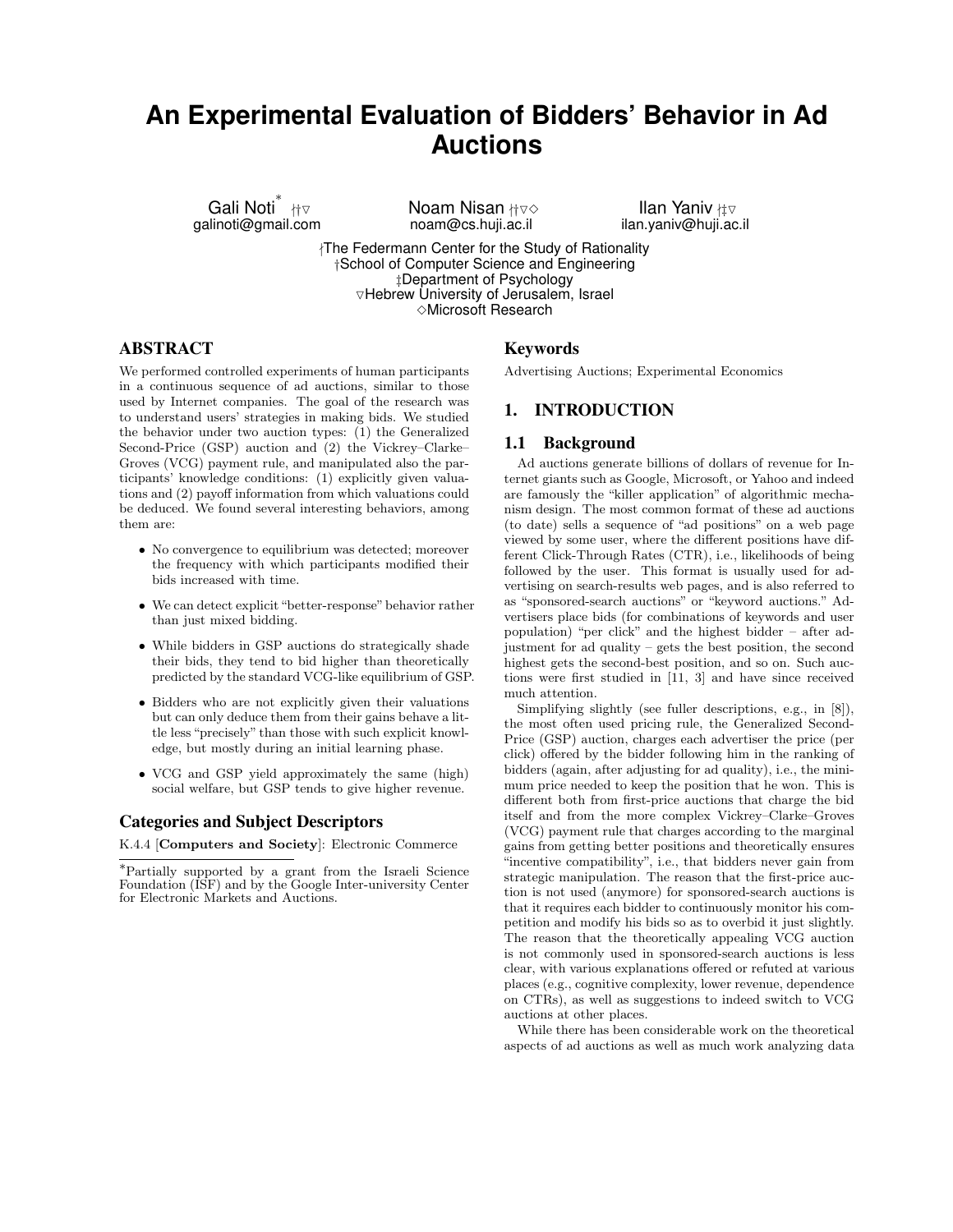from actual ad auctions, there has so far been very little experimental evaluation of ad auctions; we are only aware of [4, 2]. This is in contrast to the very large body of work in experimental game theory; see, e.g., the surveys in [7, 6]. Such experimental evaluation may be useful despite the large amount of data from real-life auctions, as it allows us to ask "what if" questions and to isolate different aspects of user behavior that cannot be answered based just on real-world data. Such questions include possible effects of changing the auction format to VCG, questions related to how well the advertisers "know" their valuations, as well as more detailed modeling of bidder behavior.

## 1.2 Our Experiment

In this experiment we recruited participants in groups of five, and each group played a game involving a continuous sequence of ad auctions. Specifically, in each instance of the experiment, five participants simulated the roles of advertisers and competed in a stream of ad auctions that lasted 25 minutes. We used a flexible auction experimentation software platform we developed that enabled us to control the auction details as well as players' knowledge and values. The auctions were conducted continuously, one auction in each second; thus there were 1500 auctions within the 25-minute period. The participants could modify their bids at any time, and each auction was performed with the current set of five bids. Each player was assigned a "valuation," i.e., a monetary value that he obtains from each user who clicks on his ad (we used 21, 27, 33, 39, and 45 "coins"). Each ad auction sold five ad positions in decreasing order of CTRs from top (first on "page") to bottom (we used 38%, 29%, 20%, 11% and 2%), and every time an advertiser whose valuation was  $v$  won a position with CTR  $p$ , he got an income of  $p \cdot v$  from that auction. This income was added to his balance and the appropriate payment according to the auction rule was deducted from his balance. The players were given a graphical user interface in which they could modify their bids as often as they wished, and follow the results of the auctions until then. Figure 1 shows a screenshot of the user interface.



#### Figure 1: Game interface

We paid particular attention to the repeated auction dynamics. Most analyses of ad auctions focus on a single auction. However, in reality, as well as in our experiment, a long sequence of auctions is played in which players can learn, can signal to each other, etc., and we wanted to study how user behavior changes with time. The experiment had a two-way

(2x2) design; thus there were four experimental conditions. The two factors were:

- 1. Payment Rule: We compared the (theoretically appealing) VCG payment rule with the (commonly used) GSP payment rule.
- 2. Valuation Knowledge: While the starting point of analyzing behavior in auctions is the "valuation" of the bidder, it is questionable to what extent users fully know their valuations. We compared the case where bidders were directly provided with their valuations (Given Value (GV)) and were explained its significance, and a case where bidders were not directly given their valuations, but rather could only see their payoffs – information from which the valuation may be deduced, but could alternatively be directly used to guide the bidding (Deduced Value (DV)).

There were a total of 24 experimental sessions, 6 sessions for each of the 4 experimental conditions (thus we get 12 sessions for each factor). The groups (of five players each) were randomly assigned to the four experimental conditions, giving a total of  $n = 120$  participants. For further details regarding the experimental setup see Section 2.

Before going into our results, let us reflect shortly on what may be theoretically expected from rational players engaged in such auctions. For VCG, the prediction is simple: truthful bidding is a dominant strategy so a strong prediction is that players will simply bid their true valuation. Even if the valuation is not explicitly given but can only be deduced, we can expect the players to quickly learn their valuation and then settle on the (deduced) truthful bid. For GSP, a pure equilibrium exists, and in particular the well-studied VCG-like equilibrium (the "lowest-LEF equilibrium" [11, 3]), is naturally reached by a sequence of best replies [1, 9]. Therefore, we would expect convergence to equilibrium. This equilibrium will certainly have participants "shading their bids" (i.e., always bidding less than their true valuation) and will, possibly, be the VCG-like equilibrium. We examine whether, and to what extent, people follow the theoretical expectations or deviate from them either due to psychological biases or due to the repeated setting which provides rational players with wide-ranging opportunities for signaling and cooperation.

### 1.3 Results

We start by analyzing bidder activity (how often bids are modified) over time. As discussed above, for VCG, theory suggests that bidders bid the dominant strategy and never modify their bid (at least after a short learning phase, if valuations are not given but rather must be learned). For GSP, theory would also suggest convergence to equilibrium. Surprisingly, this was not the case in the study: not only do we not observe any convergence to fixed bids for VCG or GSP, but we actually observe an increase in frequency of bid modifications as time progresses, and this is observed across all four experimental conditions. As may be expected, we see more frequent bid modifications when players are not given

 $^1$  Our experiment, technically, has a finite horizon and so the folk theorem that ensures this wide range of equilibria does not formally apply. However, this seems to be too strict an interpretation and one would naturally assume that humans treat our experiment as an infinite-horizon setup.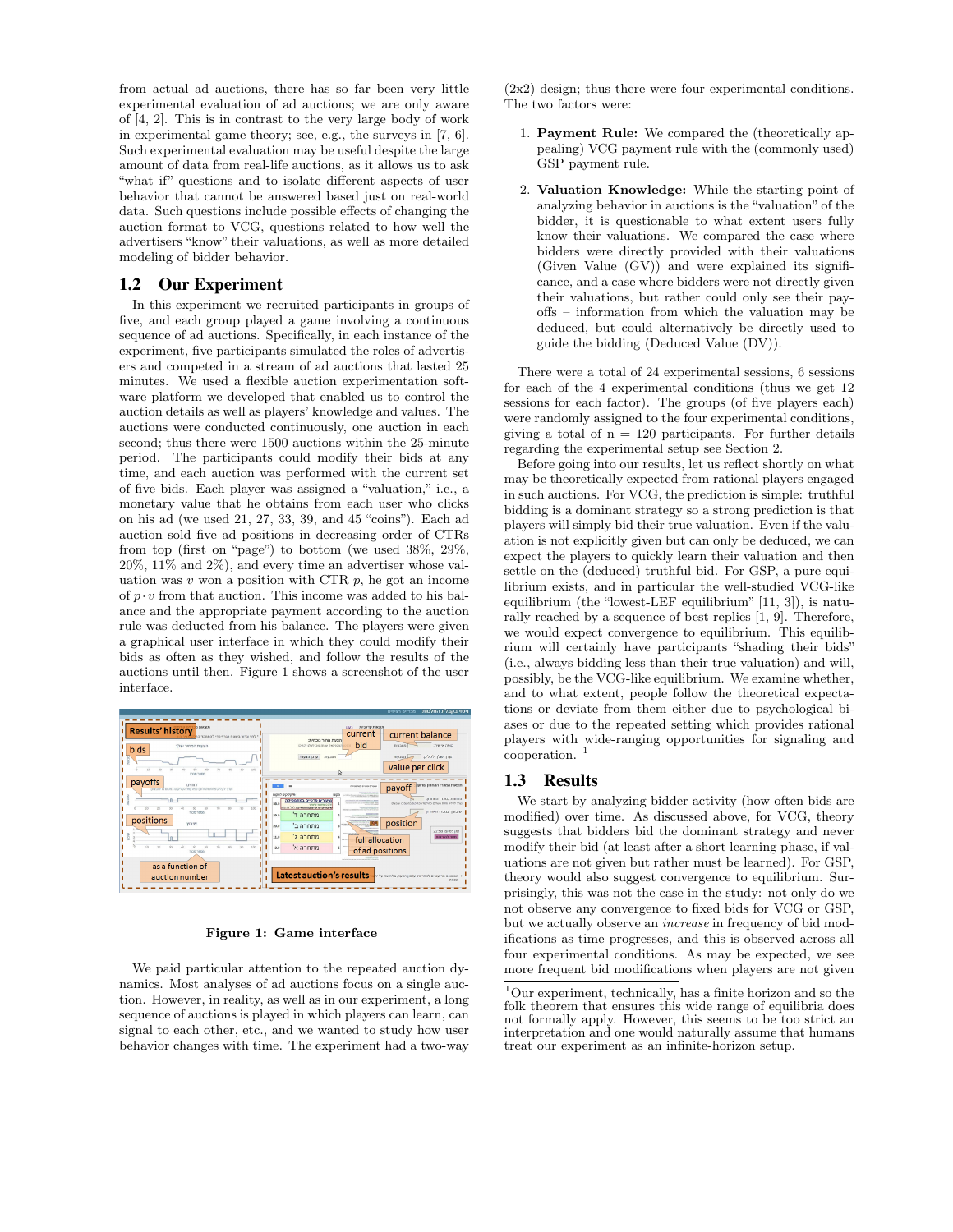

Figure 2: Bid modifications frequency $^2\!\!:~$  The average number of bid changes per minute made by a player, in each of the experimental conditions over time.

their valuations but rather must deduce them, although unexpectedly the gap does not diminish after an initial learning phase. Figure 2 shows the average activity level (i.e., frequency of bid change) as a function of time across all auctions. As theoretically expected, we could not find any evidence that this high level of activity was beneficial in any way to the bidders. We did find that bidders with lower types (values) tended to modify their bid more often, perhaps indicating a psychological discomfort of being in lower positions (see Section 3).

Since we see that bidders keep modifying their bids, we try to identify regularities in these modifications: how do they change their bids? We have found good evidence of a better-reply behavior – as opposed to just randomly mixing – across all auction settings. In particular, as a response to the last-seen bids of the others, we find that changes in bids were 50% more likely to be better responses than worse responses. Moreover, it seems that this better response to the last-seen actions of the others also provides a significant gain in utility when played against the actual (updated) bids of the others (see Section 4 for some delicate issues, though). As expected, these gains are largest in the early learning phase, but they are maintained throughout the auctions. Figure 3 shows the effects of bid modifications as a function of time both according to the last-seen bids of the others and according to the actual updated bids of the others.

Our next analysis compares the actual levels of the bids made by participants to those expected by theory. In the VCG condition, theory makes a firm prediction that participants should bid their true valuations as this is a dominant strategy. In the GSP condition, theory does not make as firm a prediction, since the equilibrium is not unique, but would point to the VCG-like equilibrium<sup>3</sup> identified in  $[9,$ 3]; in any case, bidders should theoretically bid below their



Figure 3: Impact of bid modifications on bidders' payoffs: The average marginal payoffs resulted from bid changes over time, according to both planned gains (i.e., against last-seen bids of others) and actual gains (i.e., against actual updated bids of others).

true values. As expected, players acted strategically, making lower bids, on average, in the GSP auctions than in the VCG auctions. In the VCG auctions, the average bids were not far from the predicted ones (i.e., the true values), while in the GSP auctions the average bids tended to be consistently higher than those predicted by the VCG-like equilibrium. Figure 4 shows the average bids according to player type and experimental condition.

Figure 5 shows the frequency of overbidding behavior as a function of time in the different auction conditions. While it may seem puzzling that overbidding behavior persisted so often, as it is strategically harmful (see Section 5), this finding is in line with previous observations of overbidding even in simple second-price auctions (see [5]). Particularly noteworthy is the low frequency of truthful bidding under the VCG conditions (less than 20% even when valuations were explicitly given). This is despite the fact that it was explained to the participants that bidding the true value is a dominant strategy. See Section 5 for more details.

Finally we consider the bottom lines, namely, the social welfare and revenue achieved in each condition. Figure 6 shows the average social welfare and average revenue achieved as a function of time. The GSP and VCG mechanisms led to the same high level of social welfare, about 82% of the optimum, $4$  with no clear advantage to VCG, in contrast to the report in [4]. Social welfare increased over time, attaining over 85% of the optimum level towards the end of the session. Participants were at a clear disadvantage when values had to be deduced (compared with the condition where values were given explicitly), but even then 80% of the op-

<sup>2</sup>All line graphs presenting progress over time in this paper were smoothed using a 3-point moving average.

<sup>3</sup> In our settings, the bids in this equilibrium are calculated to be (17.18, 21.6, 25.14, 28.42, > 28.42).

 $4$ This is in a scale giving the correct sorting of bidders 100, and giving the exact opposite order 0; since even the opposite order achieves about 2/3 of the social welfare in our setting, the actual fraction of social welfare obtained is about 95%.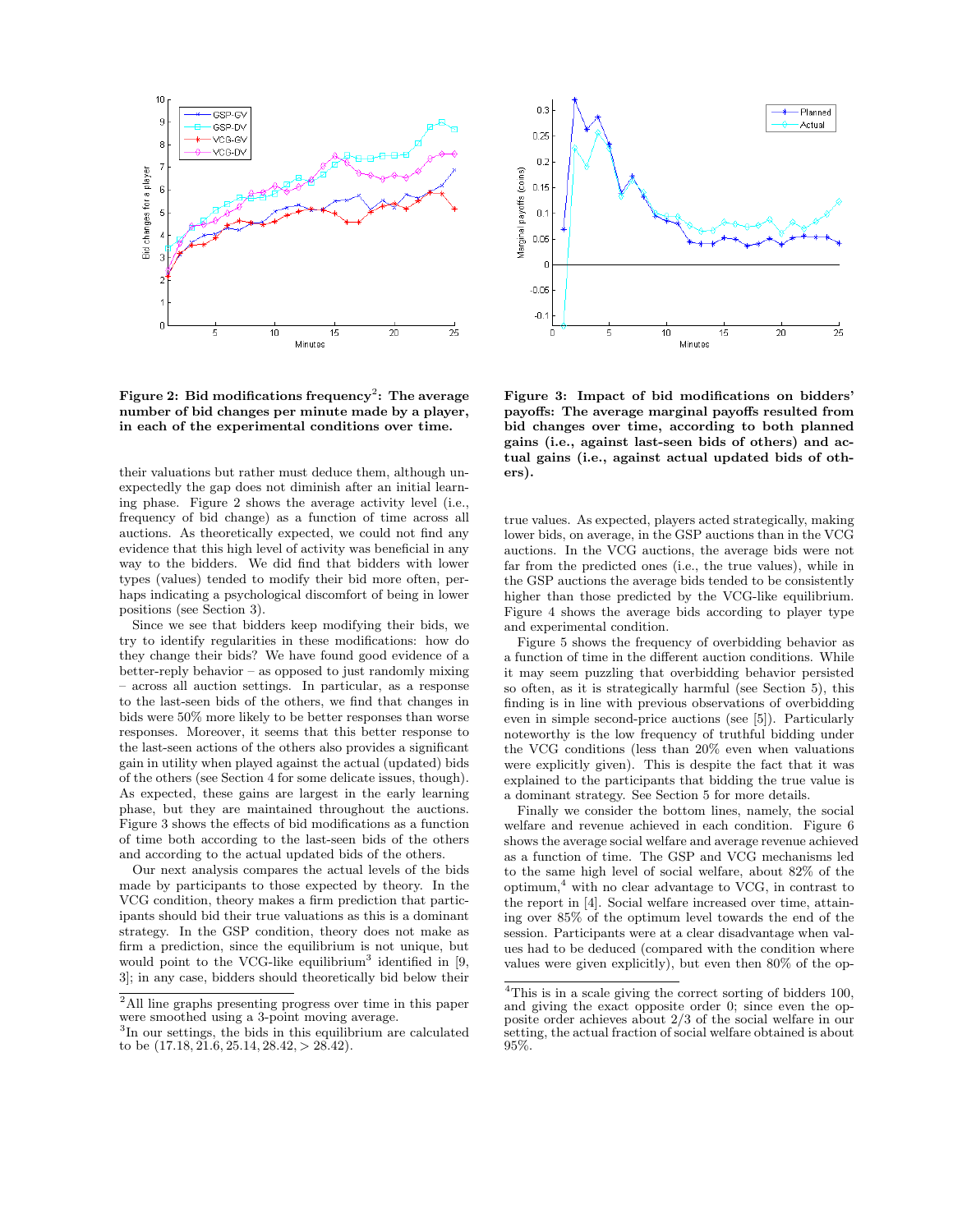

Figure 4: Average bid level: The average bid for each of the experimental conditions and player types. For each type, the horizontal higher and lower lines mark the truthful and VCG-like equilibrium bids, respectively.

timum was achieved, with most of the loss occurring in the initial phase, while participants were still learning. The GSP auctions had a clear advantage in terms of revenue, corroborating the findings of [4] and supporting the common use of GSP in practice. We note though that the gap was largest at the beginning of the session and decreased with time. In particular the revenue of GSP decreased in the initial learning phase as bidders learned to shade their bids while the revenue of VCG increased. In both auction mechanisms revenues were above the predicted equilibrium revenue: the auctioneer captured 76% of the social welfare using GSP and 68% of it using VCG, but the theoretical prediction for the revenue share is only 63% (obtained in a VCG auction with our parameters and truthful players). See Section 6 for more analysis of the revenue.

## 2. EXPERIMENTAL SETUP AND PROCE-DURE

We ran laboratory simulations of ad auction games, in which five human players compete on five ad positions in a sequence of ad auctions. Each game lasted 25 minutes during which 1500 auctions were performed at a rate of one auction per second. Players could continuously change their bids, and each auction was performed using their most updated bids.

The experiment involved a 2x2 between-participants design and thus had four conditions. The first factor was mechanism: we compared behavior under two mechanism settings, GSP and VCG. The second factor was information structure: players were either directly given their value per click (i.e., Given Value (GV)), or could only indirectly deduce this value (i.e., Deduced Value (DV)).

We conducted the experiment using a web application we developed for the experimentation of ad auctions. This new platform allows us to control the various aspects of the ad



Figure 5: Overbidding frequency: The percentage of bids above personal values in each of the experimental conditions over time.

auctions' unique environment, as well as provides a realistic user-interface simulating a search-results web page (see screenshot in Figure 1). All phases of the experiment – the instructions phase, the ad auctions game, and a short questionnaire run in the end – were conducted using this software.

In the beginning of each experiment session, each of the five players privately read the instructions from his computer screen.<sup>5</sup> The players were presented with a scenario involving a competition among five players for placing ads on an internet page. Specifically, they were instructed to imagine that they were each advertising private lessons on a search-results web page, and that they were competing with the other four participants on ad positions. The players were given information on the Click-Through Rates (CTR) associated with each ad position, from top to bottom: {38%, 29%,  $20\%, 11\%, 2\%$ . Thus, the positions were displayed in a decreasing order of CTRs, so that the position on the top of the page received the highest CTR.

Each player was randomly assigned a different monetary value from the set:  $\{21, 27, 33, 39, 45\}$ , and was told that: "... each click on your ad is worth to you an expected income of V game coins." In the given-value conditions the "V" was replaced with the exact value, while in the deduced-value conditions it remained a placeholder. In both value-information conditions players were told that their value remained constant throughout the game, and that it could differ from one player to another. Players further learned that in each auction, positions were allocated according to the decreasing order of their most recent bids (ties were broken randomly), and that after each auction their resulting payoff (gain minus payment to the search engine) would be added to their total balance. They were further told they would be paid for their participation according to their final balance (in addition to a fixed participation payment). This provided genuine incentives for playing the auctions game.

<sup>5</sup>Players were asked not to speak to each other during the session, and their computers were separated by partitions.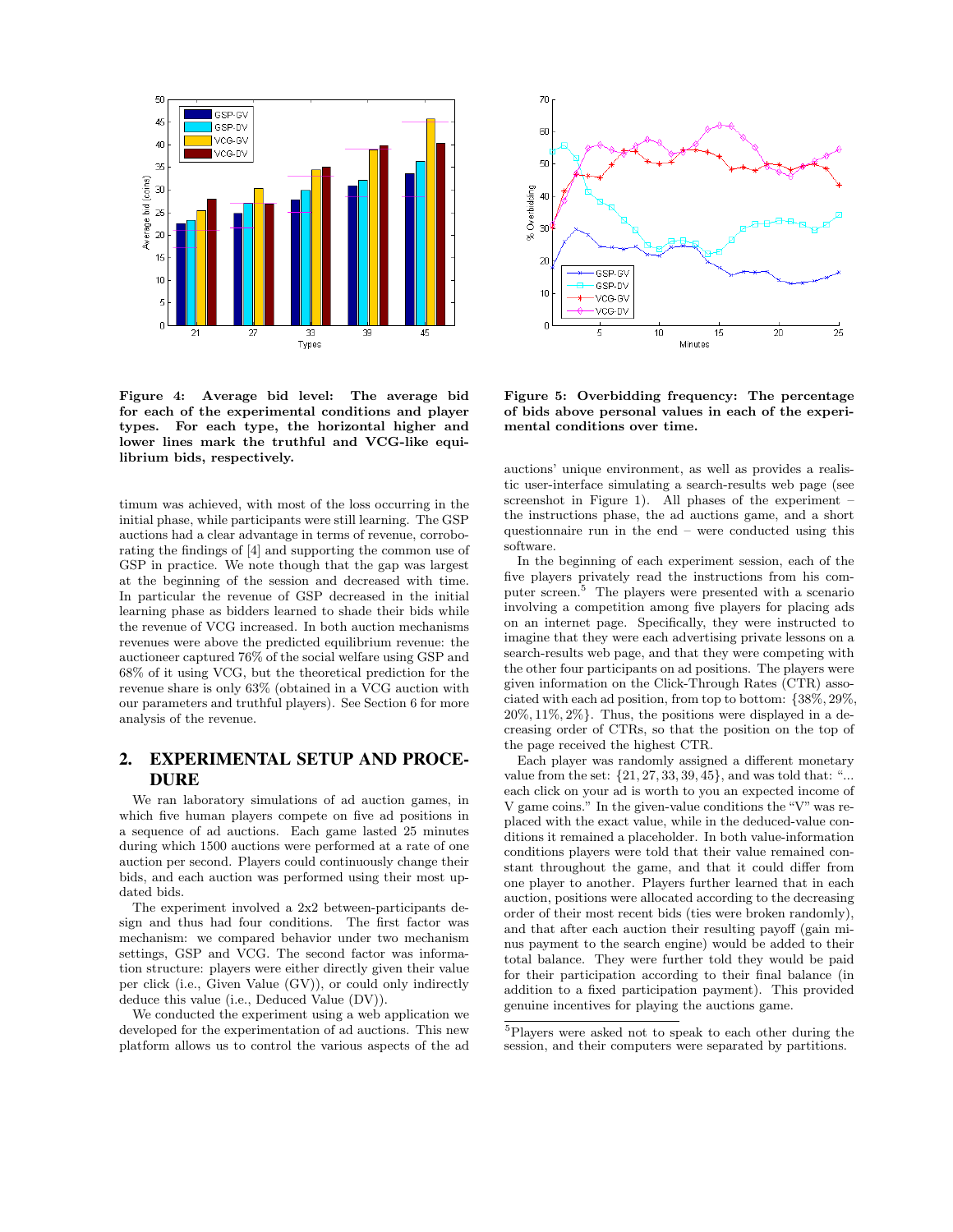

Figure 6: Social welfare and auctioneer revenues: Results by mechanism conditions (on the left) and by valueinformation conditions (on the right). For each factor: (a) The average revenues for the auctioneer achieved over time. The horizontal dotted line marks the VCG-equilibrium revenue outcome. (b) The average social welfare achieved over time (see Section 6 for the scaling method that we used).

The instructions given in the two mechanism conditions differed in two respects: first, the description of the auction pricing rule was written according to either the GSP or the VCG mechanism; second, the players were advised about their best strategy in the following way (based on theory): in the VCG condition the players were informed that in each auction, bidding their true value would always be their most beneficial strategy, independent of the other players' bids; the GSP players were informed that the bid that would give them the highest payoff might depend on other players' bids. Such advice was given since we were interested in testing people's behavior when they were aware of the real properties of the auction mechanism.

After all players finished reading and correctly answered several comprehension questions, a summary of the instructions was read publicly (skipping the private values), to let the players know it was common knowledge. Then, an initial bidding page was displayed, in which players were asked to state how much they were willing to pay per click for their ad. Once all initial bids were given, the repeated auctions game started, as described above.

During the game, players were given a graphical user interface in which they could change their bid as often as they wished, and follow the results of the last (i.e., most recent) auction and the history of the results until then (see screenshot in Figure 1). In particular, each player was provided with an input field for updating his bid (restricted to 2 digits before and after the decimal point), with his value per click (only in GV condition), and with the following feedback: his current balance; the payoff and position he had achieved in the last auction instance; the full allocation of ad positions in the last auction (the competitors were represented by colored labels); and three dynamic graphs of his results until then, describing the history of bids, payoffs, and posi-

tions. <sup>6</sup> This information was automatically updated either every 6 seconds or after the player changed his bid or after he pressed the "refresh" button. In addition, a timer at the bottom of the screen indicated the remaining time in the game. Finally, after 25 minutes the game was over and each player was shown a summary of his profits. Thereafter players filled out a short questionnaire, after which they were paid privately and had thus completed their participation.

The participants in the experiment were undergraduate students at the Hebrew University of Jerusalem, who did not come from any specific discipline. They were run in groups of five in separate sessions that lasted up to 50 minutes each. Each session involved one continuous ad auctions game. There were 6 such sessions in each of the 4 experimental conditions. Thus, all together there were 24 experimental sessions with a total of 120 participants. The average payment for a participant was 65 NIS (18 US dollars).

## 3. BIDDING ACTIVITY

The bidders are put in a continuous stream of auctions, and are allowed to change their bids as often as they want. Once a bid is put in, it keeps being used by all coming auctions, until the bid is changed. Theoretical analysis expects players to bid truthfully in VCG auctions as this is a dominant strategy and this was explicitly explained to the participants before the auctions started. Also in GSP, we would expect convergence to the VCG-like equilibrium. Therefore, bidding activity is generally expected to disappear after a short learning phase, or at least to decrease with time.

Surprisingly, we observed a high level of bidding activity in each of the four conditions of our experiment, which significantly increased in frequency throughout the game (see Figure 2). Specifically, the average number of bid modi-

 ${}^{6}$ As in real life, our players were not provided with either the other players' valuations or their bids, and could only infer them from allocation results.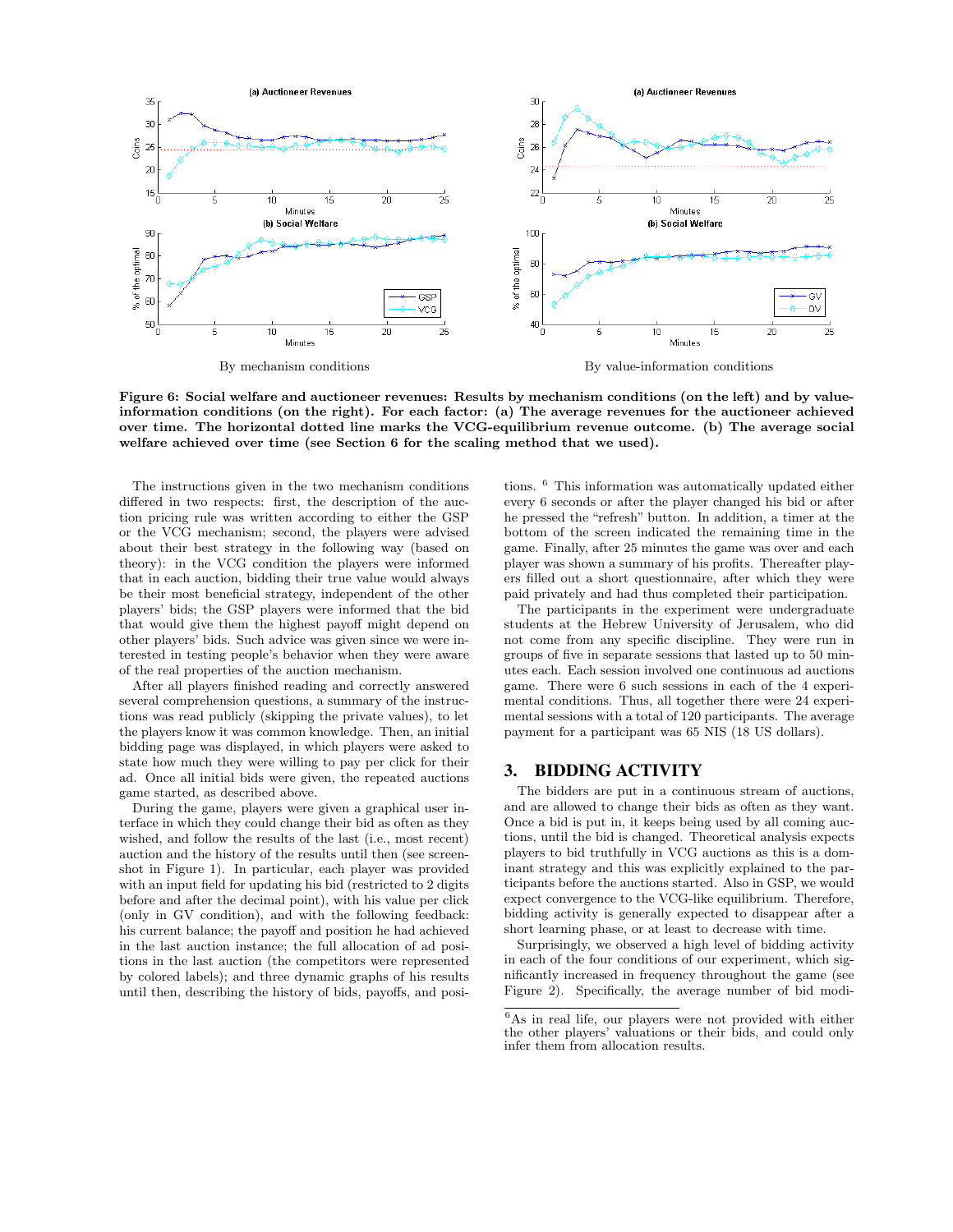

Figure 7: Bid modifications magnitude: The average magnitude of bid changes in each of the experimental conditions over time.

fications made by a player in the last third of the game was significantly higher than it was in the first third of the game (Wilcoxon paired two-sided signed rank test,  $p < 0.05$ ) for each condition except for VCG-DV for which p=0.06). In the last third of the game the high level of frequency reached an average of 6.56 bid modifications per minute for a single player. Further examination shows that the magnitude of the bid modifications, although decreasing in the beginning, did not become trivial (see Figure 7). Even in the last third of the game the average magnitude of each bid modification was  $4.29 \text{ coins}$  – rather considerable compared to the difference between the valuations of adjacent player types which was 6 coins in our settings. Therefore we see that contrary to theoretical expectations, bids did not converge to a fixed level.

We tried to test whether being more active improved the players' long-term payoffs, but, as theoretically expected, this was found not to be the case, and no significant correlation was found. We also tested whether the more active bidders also bid higher values, perhaps signifying an escalation in their commitment (see [10]). However, we did not find a consistent connection between the bid levels and the activity level of a player either.

We did find that the lower-type players (i.e., those with lower values) updated their bids more frequently than highertype players. Specifically, by testing players in all experimental conditions, we found a significant negative correlation between the player's type and the number of times he modified his bid during the game  $(N=120, p<0.02)$ . This pattern was consistent during the whole game, and is presented in Figure 8. The fact that lower types were more active may suggest a psychological difficulty with being in lower positions. This is in spite of the fact that being in the lower positions was more beneficial for them, and they knew their value per click was constant throughout the game and it was not in their ability to change it.

As may be expected, we found that under the deducedvalue (DV) settings bidders were more active than under the



Figure 8: Bid modifications: The average number of bid changes (throughout the game) as a function of player type and value-information condition.

given-value (GV) settings (see Figure 8). However, while this result may seem reasonable, assuming that DV bidders had to compensate for their lack of information by learning and exploring the environment more intensively, we also found that this gap did not diminish after an initial learning phase. Specifically, in the DV sessions bidders performed significantly more bid modifications than in the GV sessions  $(t-test, N=12, p<0.05)$ , and the same significant results were obtained when we tested the last third of the game separately.

Finally, in contrast to our expectations, the difference in activity level between the two auction formats (GSP and VCG) was insignificant, with an only marginally higher level of activity on the side of the GSP bidders.

## 4. BID MODIFICATIONS

After observing this intensive bidding activity, and finding that, in general, active bidders did not do better or worse than less active bidders, it is interesting to take a closer look and to check how the bidders changed their bids.

We found good evidence that bidders did better reply to the others. Specifically, according to the state of the game as it appeared on their screen at the time they updated their bid (i.e., planned results), bidders responded to the others in a way that often improved their payoffs: averaged over all four conditions of the experiment, 46% of the bid modifications improved bidders' payoffs, 31% reduced their payoffs, and the remaining 23% did not affect their payoffs. We did not find any indication that bidders replied in terms of fictitious play, which attempts to reply to the empirical distribution of others' bids through the history of the game. In addition, we also tested the bid change impact according to the actual results the bidder received (i.e., with the actual updated bids of the others). Interestingly, here the picture was different and bidders were not as successful: only 35% of the bid modifications improved their payoffs compared to 36% that reduced them. That is, although it seems that players did plan to better-reply to the others, each time they modified their bid they had almost an equal chance to either increase or decrease their actual profits. This pattern was similar in all conditions (see Figure 9), and the proportions of beneficial bid modifications did not improve with time.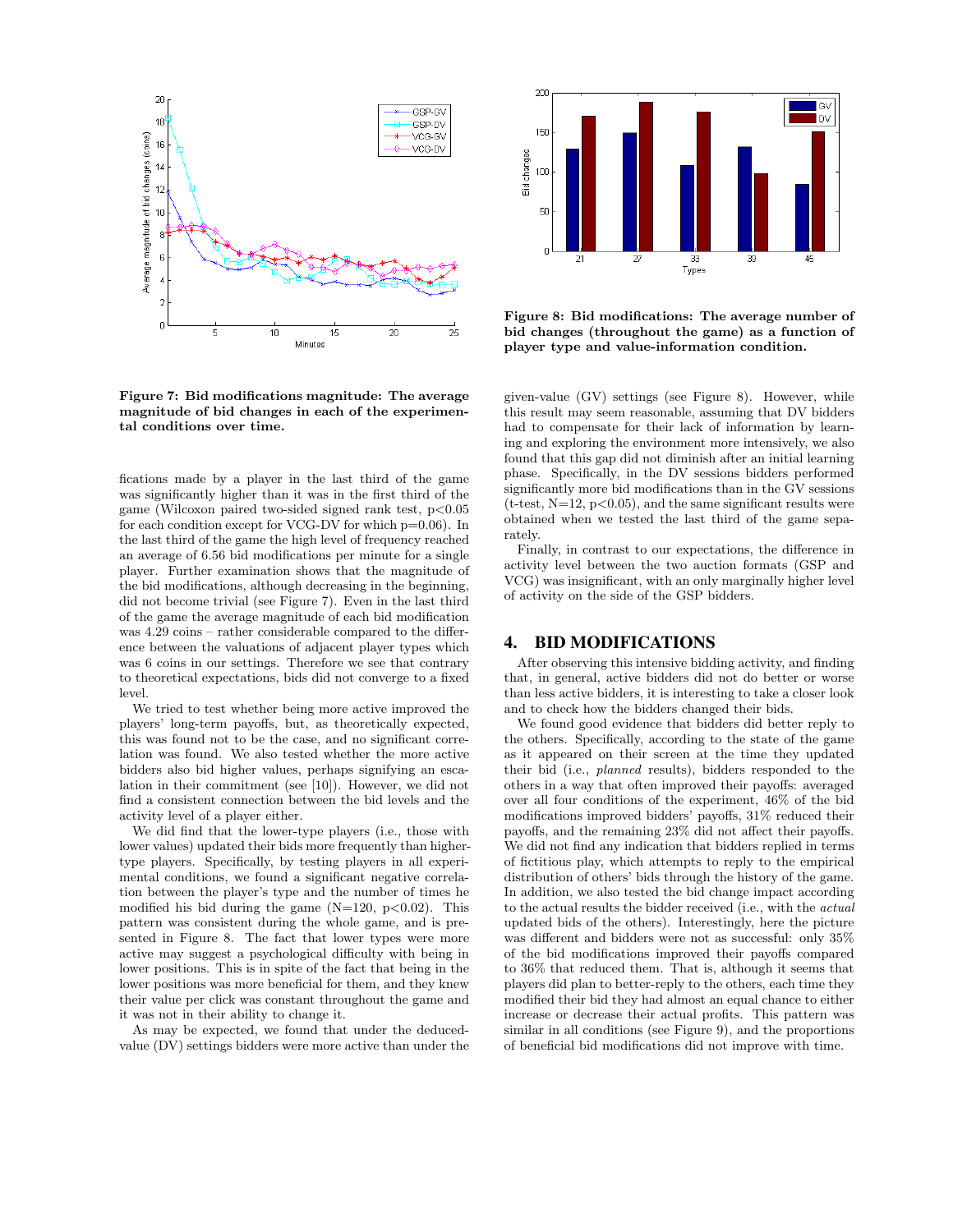

Figure 9: Impact of bid modifications on bidders' payoffs: The proportions of bid changes that increased, decreased, or did not affect the bidder's payoff, in each of the four conditions, and according to (a) planned gains (i.e., against last-seen bids of others) and (b) actual gains (i.e., against actual updated bids of others).

Is it possible that players did so poorly in predicting the immediate progress of the game as it is implied by the equal proportions of beneficial and harmful modifications? We further examined the average surplus bidders remained with as a result of their bid modifications. That is, this time we tested not only whether bid modifications improved or harmed bidders' payoffs, but how much they gained from these modifications. Figure 3 shows the marginal payoffs from bid modifications over time for planned and actual results, averaged over all conditions and player types. For both lines, it can be seen that the average marginal payoff increases rapidly and reaches its peak at the beginning, and thereafter decreases and seems to converge around the middle of the game. Except for a higher peak observed in DV conditions relative to GV conditions (that may be expected due to the initial uncertainty), the picture was similar across the four conditions and between the different player types.

We found that on average, bidders gained positive profits from their bid modifications throughout the game. In particular, according to either planned or actual results, the average marginal payoffs bidders gained from their bid modifications over all experiment sessions was found to be significantly positive in each third of the game (Wilcoxon twosided signed rank test,  $N=24$ ,  $p<0.01$  in the first and second thirds, and  $p<0.05$  in the last third of the game). <sup>7</sup> That is, although the frequencies of improving and harmful bid modifications were similar in respect to the actual results, the better response to last-seen bids of the others also gave bidders positive gains when played against the actual bids of the others. Moreover, in terms of the average marginal payoffs for the bidders, the planned and actual results were not found to be significantly different in any of the three thirds of the game. That is, the somewhat higher gains the actual results seem to give relative to the planned results in the second half of the game, as it appears in Figure 3, were not found to be significantly higher, although it may suggest the possibility that bidders learned and predicted the game dynamics better with time.

## 5. BID LEVELS

In this section we compare the patterns of the bids observed in our experiment to the theoretical predictions. Figure 4 shows the average bids per player type and condition throughout the game. Figure 10 shows the bid distributions per each player type and mechanism and their corresponding average payoffs. Next we will discuss patterns that arise from these plots.

As mentioned before, bidders in VCG are expected to bid truthfully since this is their dominant strategy. In GSP bidders are predicted to strategically bid lower, and in particular get closer to the lowest-LEF equilibrium bids. In line with the theoretical predictions, we found that bidders in GSP bid significantly lower than in VCG; specifically, the average bid in GSP sessions was 28.80 coins relative to 34.46 coins in VCG sessions (t-test,  $N=12$ ,  $p<0.001$ ). Also, when testing the average bid separately for each player type, GSP bidders bid significantly lower than VCG bidders (t-test,  $N=12$ , p<0.05 for all types except 27).

In VCG, for each of the player types, except for the lowest (21), the average bid was not found to be significantly different from their values; i.e., as theoretically predicted bidders stayed close to their values. However, the lowest type was found to bid significantly above his value (t-test,  $N=12$ ,  $p<0.01$ ). The same results were obtained also when we tested the first and last thirds of the game separately.

In GSP, each of the player types, except the lowest, shaded their bids (on average) toward the predicted equilibrium, but not enough to reach it (see Figure 4). The lowest type over-

<sup>7</sup>We found both that the activity level of players did not affect their total payoffs, and that they still gain (on average) positive profits from these actions. These findings may be settled in various ways. For example, bidders may constantly gain profits from their own changes but lose them from the others' changes, or it may be that the effectiveness of bid changes is different between bidders of different activity levels. Which of the possible explanations is the most suitable here still has to be verified.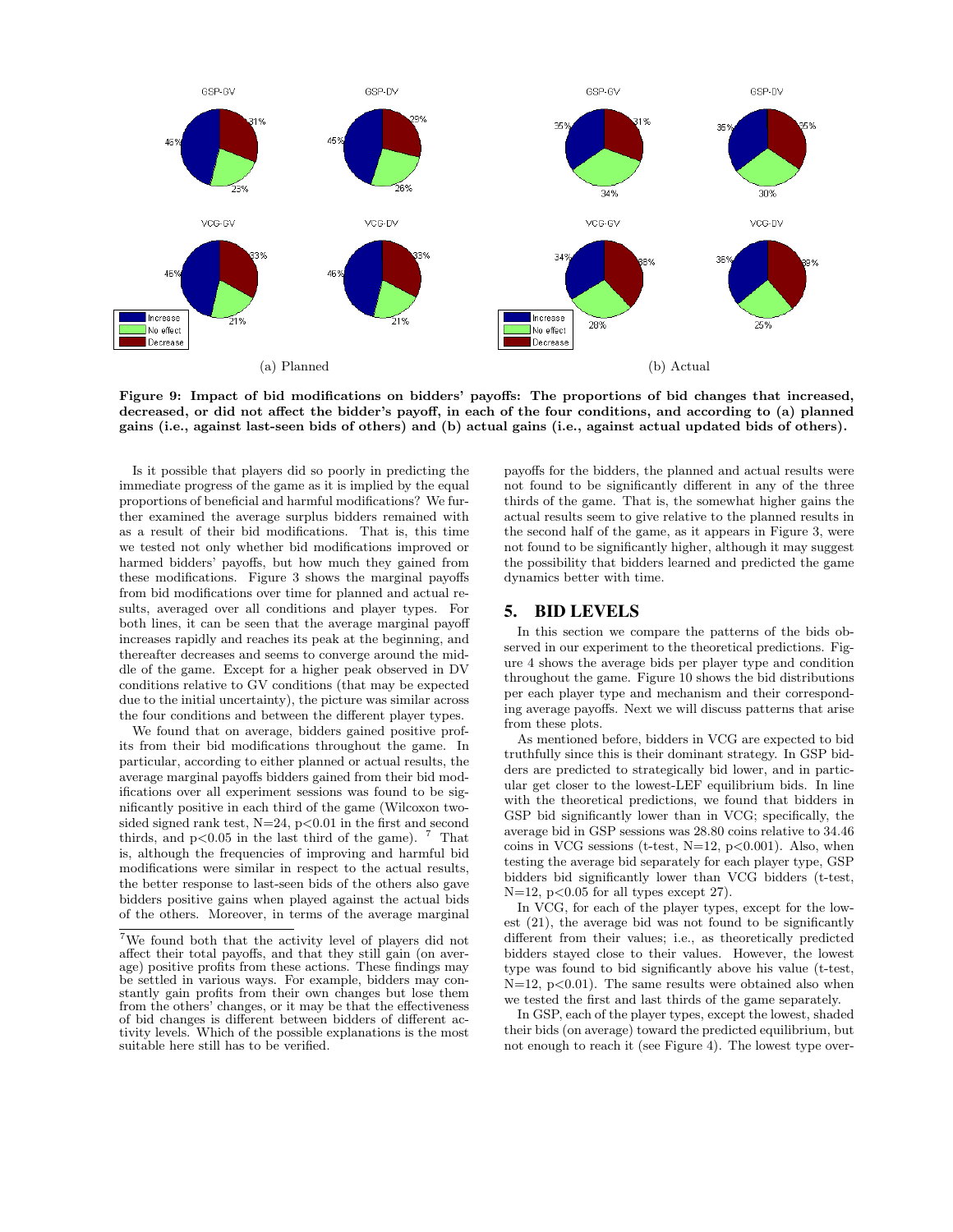

Figure 10: Bid distributions and payoffs: The relative frequency of bid levels as a function of auction mechanism and player type (the left y-axis, in blue), alongside their corresponding average payoffs for the bidder (the right y-axis, in green). For each player type, the truthful bid is marked by vertical red dots.

bids and seems to "block" the others from below. First, a comparison of the GSP bids with the lowest-LEF equilibrium bids shows that for each player type the average bid throughout the game was significantly higher than its corresponding equilibrium bid (t-test,  $N=12$ ,  $p<0.05$ ). Also, when testing the auctions in the last third of the game, bids were still significantly higher than the equilibrium bids (ttest,  $N=12$ ,  $p<0.05$  for all types except 39), indicating that bids did not converge to this equilibrium by the end of the game. Second, a comparison of the GSP bids with the bidders' values shows that the three highest types significantly shaded their bids (t-test,  $N=12$ ,  $p<0.01$  for each of the types: 33, 39 and 45), but the average bids for the two lowest types (21 and 27) were not found to be significantly distant from their values.

## *Overbidding.*

Figure 10 presents an intriguing pattern of data: players appear to overbid, namely, make bids above their personal values, quite frequently. Theoretically, overbidding is a weakly dominated strategy; that is, players can never gain better profits from overbidding, and hence it should never occur. Yet, overbidding was widespread: 38.8% of all bids were above the bidders' values. Further, it was common in both value-information conditions, although as could be expected more in the DV than in the GV conditions (42.9% vs. 34.7%, respectively). In addition, overbidding in VCG was twice as frequent as in GSP (50.9% vs. 26.6%, respectively). We also found that lower-type players tended to overbid more than higher-type ones; specifically, there was a significant negative correlation between player types and the number of above-value bids, in both GSP conditions and in the VCG-DV condition  $(N=30, p<0.001)$ . In the VCG-GV

condition this negative correlation was insignificant (N=30, p=0.09). Figure 5 shows the percentage of overbidding (of all bids) in each condition over time. It can be seen that overbidding remained a common behavior throughout the game, and had a different pattern of progress with time for each auction format: in the GSP conditions the frequency of overbidding decreased with time (consistent with the shading of bids described above) while in VCG it increased with time.

It seems clear that in spite of the theoretical non-profitability of overbidding, bidders do not hesitate to use this dominated strategy. Therefore we ask, why do they overbid? As can be seen in Figure 10, and consistent with the theoretical predictions, overbidding resulted on average in lower payoffs than the bidder could have obtained otherwise. Hence overbidding was not beneficial for them in the short term. We continued and tested whether it was somehow in the long term of the game beneficial for the bidders to overbid. However, as expected, we found the opposite picture: in GSP we found that the higher the player played (on median) the lower the payoff he got in total. Specifically, testing each type separately, we found a significant negative correlation between bid level (median) and the total payoff of a player  $(N=12, p<0.05$  for each type except for type 39, for which the negative correlation was insignificant:  $p=0.21$ ). Moreover, the negative correlation was found to be significant also when testing all types in GSP together on one scale, standardized by computing for each player the number of standard deviations from the mean achieved over players of his type and mechanism  $(N=60, p<0.0001)$ . In VCG, there was an inconsistent, insignificant but still overall negative correlation between bidders' long-term profits and their bidding levels  $(N=60, p=0.12)$ . To conclude, it seems that the occurrence of overbidding could not be explained from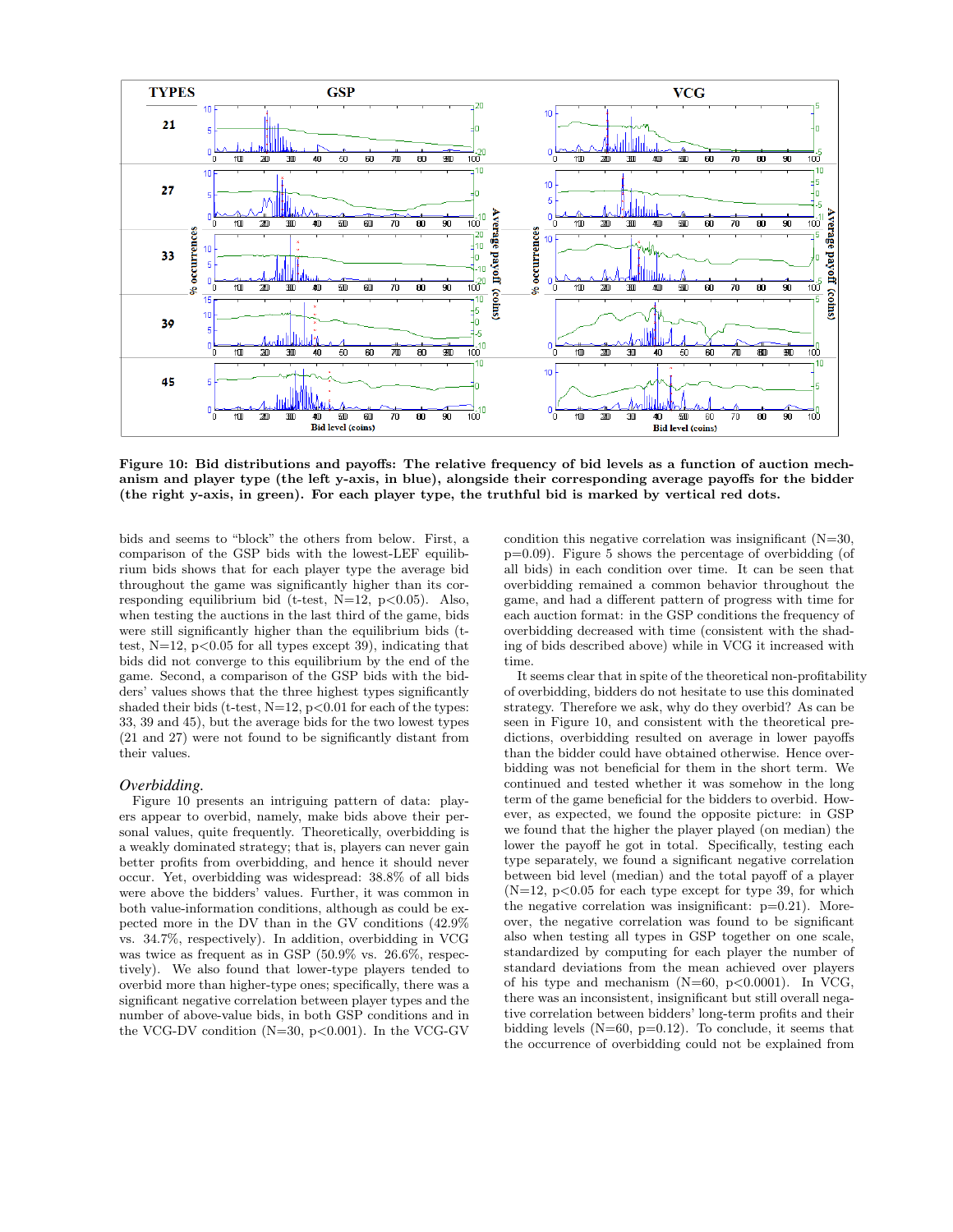a rational perspective, and may be better understood using alternative approaches (e.g., bounded rationality, psychological motives, etc.; see, e.g., [6] and the references therein).

#### *Truthfulness.*

The mechanism design theory stresses the advantage of the VCG mechanism in which, as opposed to GSP, telling the truth is a dominant strategy. We already reported that we found a different distribution of bids for each mechanism, so that VCG bids were not significantly distant from their values, in contrast to the GSP in which bidders did shade their bids. Next we test whether the desired property of incentive compatibility of the VCG still holds with human players; that is, do players indeed play according to the theoretical firm prediction and bid truthfully?

We recall that the truthfulness property of the VCG mechanism was mentioned clearly in the instructions the players read before the game, while GSP players were told that their best bid may depend on other players' bids. By observing the initial bids in the GV condition of VCG and GSP, we can see that bidders did respond to the instructions: in VCG-GV 40% of the initial bids were truthful compared to 10% in GSP-GV. However, the total fraction of honest bidders decreased, so that only 19.5% of the bids in VCG-GV were the truthful dominant strategy, compared to 7.5% in GSP-GV. That is, although bidders seem to relatively "trust" the advice the instructions gave them, they end up preferring bids different than their value. Figure 10 shows that in VCG the truthful bid was among the bidders' most frequent bids (relative to bids in GSP, for which this was not the case), but it remained low in frequency for all types of players.

Again, as expected, we did not find any advantage in the long run of the game for players in VCG-GV who played the truthful bid less frequently. Specifically, the correlation between the frequency of truthful bids that a player played and his final payoff in the game among VCG-GV players was found to be positive. However, this result was not significant, probably due to the general low frequency of the use of truthful bids.

To conclude, it seems that although the VCG bids were closer to the bidders' values compared to GSP, the low fraction of truthful bids shows that human bidders still prefer to manipulate, and perhaps not to reveal, their true valuations. These results raise doubts regarding the truthfulness property of the VCG when played by human players.

## 6. BOTTOM LINE: REVENUE AND WEL-FARE

In this section we test how the behavioral bidding dynamics we have described so far are translated to the bottom line of the achieved social welfare and revenues for the auctioneer.

#### *Social Welfare.*

The Social Welfare achieved by an outcome of the auction is the sum of the incomes achieved by the bidders. Equivalently, it is the sum of the net utilities of the bidders and the revenue of the auctioneer. It is easy to see that the highest possible social welfare in an ad auction of the type studied here is achieved when the ad positions are allocated in the same order as the valuations, and the lowest possible social welfare is achieved by the exact opposite order. For our settings of values and CTRs, the highest possible social welfare is 38.40 coins and the lowest possible is 27.60 coins. Every auction would achieve social welfare in this range. We measure the social welfare achieved by our auctions linearly on this scale, so that the lowest possible welfare is counted as 0 and the highest possible gets 100.

We found that both mechanisms resulted in similar high levels of social welfare. Specifically, GSP and VCG sessions achieved an average of 81.4% and 82.6% of the optimal social welfare on this scale, respectively (N=12,  $\sigma = 5.1$  and  $\sigma =$ 6.3, respectively). The similarity of these distributions of the social welfare is in contrast to the advantage of VCG over GSP previously reported in [4]. Figure 6 shows how social welfare progresses with time. It shows that both mechanisms led to an increase in the social welfare throughout the game, with a faster increase at the beginning and slower thereafter.

Relatively high levels of social welfare were obtained in both value-information conditions, though a comparison reveals that the given-value condition achieved significantly higher social welfare than the deduced-value condition  $(84.3\%$ vs. 79.8% of the optimal outcome in this scale, in the GV and DV conditions, respectively, t-test,  $N=12$ ,  $p<0.05$ ). The gap between value-information conditions was larger in the beginning of the game resulting from a particularly poor start achieved by the players who did not know their valuations (53% in the DV sessions, an almost random order, as expected, compared with 73% in the GV sessions). This gap decreased quickly with learning; however, the social welfare increased also for the GV players and stayed higher than for the DV players for most of the game (see Figure 6).

#### *Revenues.*

The revenue from each auction for the auctioneer (i.e., the search engine) is the sum of the bidders' payments. Theoretically, VCG players should implement the dominant strategies equilibrium and therefore produce its related revenue, which equals 24.3 coins per auction in our settings. As for the GSP, the VCG-like "lowest-LEF" equilibrium gives the auctioneer the same revenue as the VCG equilibrium. Therefore, it is predicted (firmly for VCG, possibly for GSP) that revenues from both mechanisms will converge to this outcome.

Our results were inconsistent with these predictions. First, both mechanisms produced higher revenues than expected throughout the game, but only the GSP sample was found to be significantly higher (t-test,  $N=12$ ,  $p<0.001$ ). The GSP revenues were significantly higher than the predicted outcome also when tested separately in each third of the game  $(t-test, N=12, p<0.01).$ 

Second, we found that GSP produced significantly higher revenues than VCG did; specifically, the average revenue in GSP sessions was significantly higher than in VCG sessions (t-test, N=12, p<0.02,  $\mu = 27.7$  and  $\mu = 25.0$  coins, respectively). These findings are in line with the previous results reported in [4], and support the current implementation of ad auctions using the GSP mechanism. It seems that although the GSP bids were lower than VCG bids (see Section 5), this difference was not enough to balance out the difference in revenues resulting from the mechanism's payment rule. Figure 6 shows that the gap between revenue levels achieved under the two mechanisms was large in the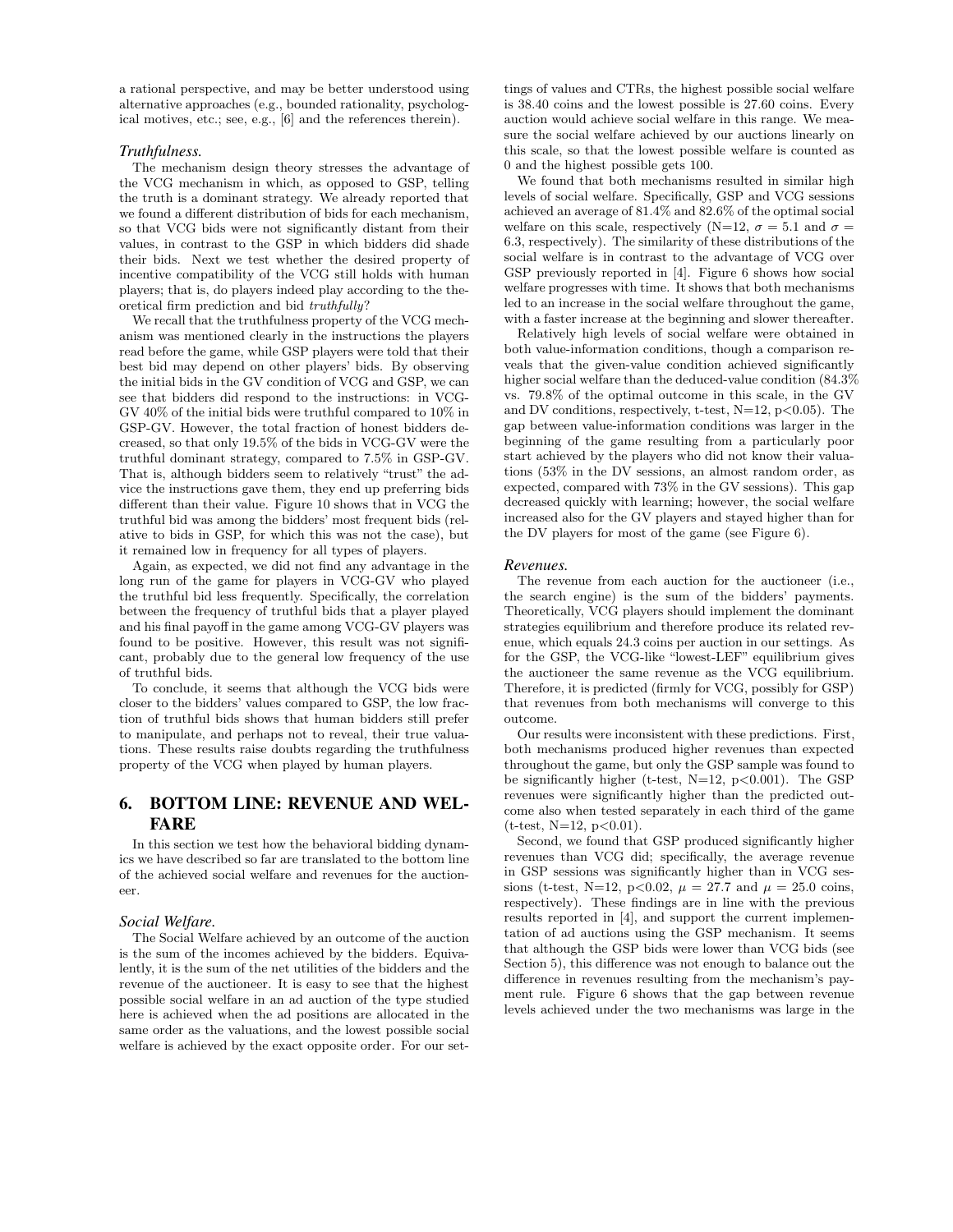beginning and decreased with time. However, GSP revenues stayed higher than VCG revenues during most of the game.<sup>8</sup>

Finally, we report that value-information settings did not have a significant effect on revenue results; GV and DV sessions produced similar averages of 26.2 and 26.6 coins per auction for the auctioneer, respectively (N=12,  $\sigma = 2.0$  and  $\sigma = 3.6$ , respectively).

#### *Dividing the Pie.*

To summarize the social welfare and revenues we have found, we shall check how the pie was divided between the advertisers and the search engine.

In our experiment the search engine captured a total of 76% of the social welfare in GSP sessions relative to 68% in VCG sessions. This is in contrast to 63% of the pie that the search engine would have captured if results were according to the theoretically predicted outcome. In a billion-dollar market this difference may be dramatic.



Figure 11: Share of resources in each mechanism.

### 7. CONCLUSION AND FUTURE RESEARCH

In this research we tested the behavior of participants in sponsored-search ad auction simulations and compared these results with the theoretical predictions.

Some of the results were in line with theory, most basically that bids in the VCG auction were, on average, close to the truthful values while in the GSP auction bidders did, as expected, shade their bids, and that both auction mechanisms achieved high levels of social welfare, indicating that, in general, allocation results were efficient.

Other results were compatible with theoretical reasoning to some degree, although they were not necessarily predicted by theory, e.g., the clear advantage that GSP had in terms of revenue, or the modest advantage bestowed by having explicit knowledge of the valuation.

On the other hand, bidders were also found to deviate from theoretical expectations in significant aspects. Notable deviations were the lack of convergence to equilibrium (with bid modification frequency actually increasing throughout the game), the low frequency of truthful bids in VCG auctions and fairly frequent overbidding in all auction settings.

In an attempt to explain these unexpected behaviors, we tested the possibility that they were beneficial to the players in the long run of the game, perhaps players using the sub-optimal strategies as signals. However, we did not find evidence for such long-term gains. For instance, players who overbid to a greater extent often ended up, on average, with lower total payoffs than those who made lower bids. Similarly, we did not find any long-term advantage for bidders who tended to modify their bids often. These results weaken attempts to explain the unexpected behaviors as some form of long-term "rational" signaling or collaboration strategies in the repeated game.

We suggest that human players' behavior in an ad auctions environment should be analyzed with respect to other motives that they may have, according to (behavioral) heuristics they may be using, and considering cognitive constraints and biases. For instance, the players' reports in the final questionnaire suggest that they strongly believed that their profits depended heavily on obtaining a particular position for their ad. Players also found the higher positions to be more attractive. While these may be generally useful heuristics, they could lead to sub-optimal results since obtaining higher ad positions need not be more profitable. The evidence for participants' tendency to aim for higher positions arises also from the findings that lower player types were more active in changing their bids and tended to overbid more often than the higher player types.

We believe that much more about human bidding behavior in ad auctions can be explained and leave it as a direction for further research.

## Acknowledgments

We thank Jennifer Klein for helping with running the experiments and Ely Levy for helping with the experimental infrastructure. We also thank Ilan Nehama and Effi Levi for comments on an early draft. Finally, special thanks to Yoav Kolumbus for his helpful advice and comments throughout this research.

### 8. REFERENCES

- [1] M. Cary, A. Das, B. Edelman, I. Giotis, K. Heimerl, A. R. Karlin, C. Mathieu, and M. Schwarz. Greedy bidding strategies for keyword auctions. In Proceedings of the 8th ACM Conference on Electronic Commerce, EC '07, pages 262–271, New York, NY, USA, 2007. ACM.
- [2] Y.-K. Che, S. Choi, and J. Kim. An experimental study of sponsored-search auctions. Working paper, 2011.
- [3] B. Edelman, M. Ostrovsky, and M. Schwarz. Internet advertising and the generalized second-price auction: Selling billions of dollars worth of keywords. American Economic Review, 97(1):242–259, 2007.
- [4] E. Fukuda, Y. Kamijo, A. Takeuchi, M. Masui, and Y. Funaki. Theoretical and experimental investigation of performance of keyword auction mechanisms. Sixth Ad Auctions Workshop, 2010, Harvard University, Cambridge, Massachusetts, 2010.
- [5] J. H. Kagel, R. M. Harstad, and D. Levin. Information impact and allocation rules in auctions with affiliated private values: A laboratory study. Econometrica, 55(6):1275–1304, 1987.

<sup>&</sup>lt;sup>8</sup>If we exclude the first 5 minutes as a learning phase, then the statistical significance of the revenue gap is a delicate issue. In a t-test with the N=12 auction averages of each format the gap is not significant  $(p=0.11)$ . However, the gap is found to be significant if we are willing to assume independence over time (as was done in [4]); e.g., taking a t-test over N=240 minutes (last 20 minutes of each of the 12 sessions of each format) results in  $p < 0.001$ .